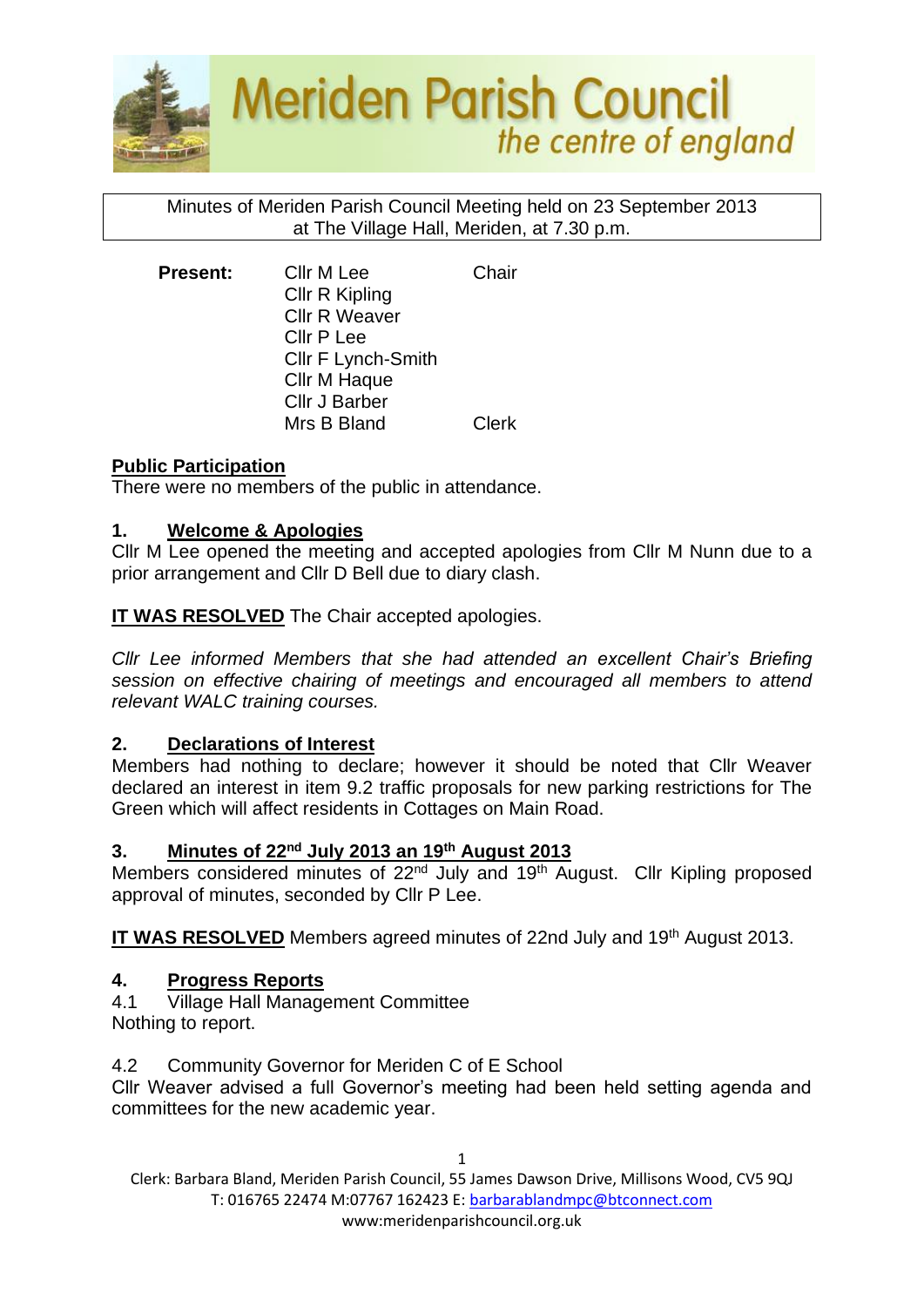

4.3 (i) War Memorials Nothing to report.

#### 4.3 (ii) Remembrance Day

Cllr P Lee reported disappointment that a letter dated 20/8 was actually received on 13/9 which was the deadline for application of road closure to Highways, Solihull MBC. Cllr Lee has sorted out application and all is in place.

Arrangements for the day include the Clerk and Councillors P Lee, M Lee, Weaver, Haque and Barber as Marshalls. Cllr Kipling will lay wreath. Cllr Lynch-Smith will represent Meriden PC at Solihull's Service. Cllr M Nunn will be photographer. Local community groups will be invited to Pavilion for refreshments and letters of invitation to be sent.

**IT WAS RESOLVED** The Clerk to write letters of invitation to local Community groups.

## 4.4 (i) Pool Tidy

The Clerk reported what a huge success this was. Unfortunately no volunteers from Meriden residents, but a wonderful team of volunteers from National Grid was supported by Bruce Brant and Chris Edgehill and his Park Rangers; note the new planting around culvert and Berkswell Road, painting of seats and noticeboard, tree bark to banking and general tidy up. Spring bulbs and wildflower seeds were also planted to start wildflower meadow to the left hand corner of the Pool. Please also note the new plants to the old public convenience site and general tidy up of tree debris.

**IT WAS RESOLVED** Members acknowledged the work of the Clerk in bringing together a working party and applaud the results with thanks to Rural Neighbourhood Officers and Rangers.

4.4 (ii) Pool Information Panel

Cllr M Lee informed Members that Doreen Agutter, local Historian, is happy to assist with this.

**IT WAS RESOLVED** Cllr M Lee will liaise with the Clerk and Doreen Agutter to progress an information panel.

4.5 (i) Allotment Representative Nothing to report.

4.5 (ii) Allotment Tenancy & Rents

Cllr M Lee informed Members that the Clerk had concluded temporary licence with Taylor Wimpey and Wright Hassall Solicitors.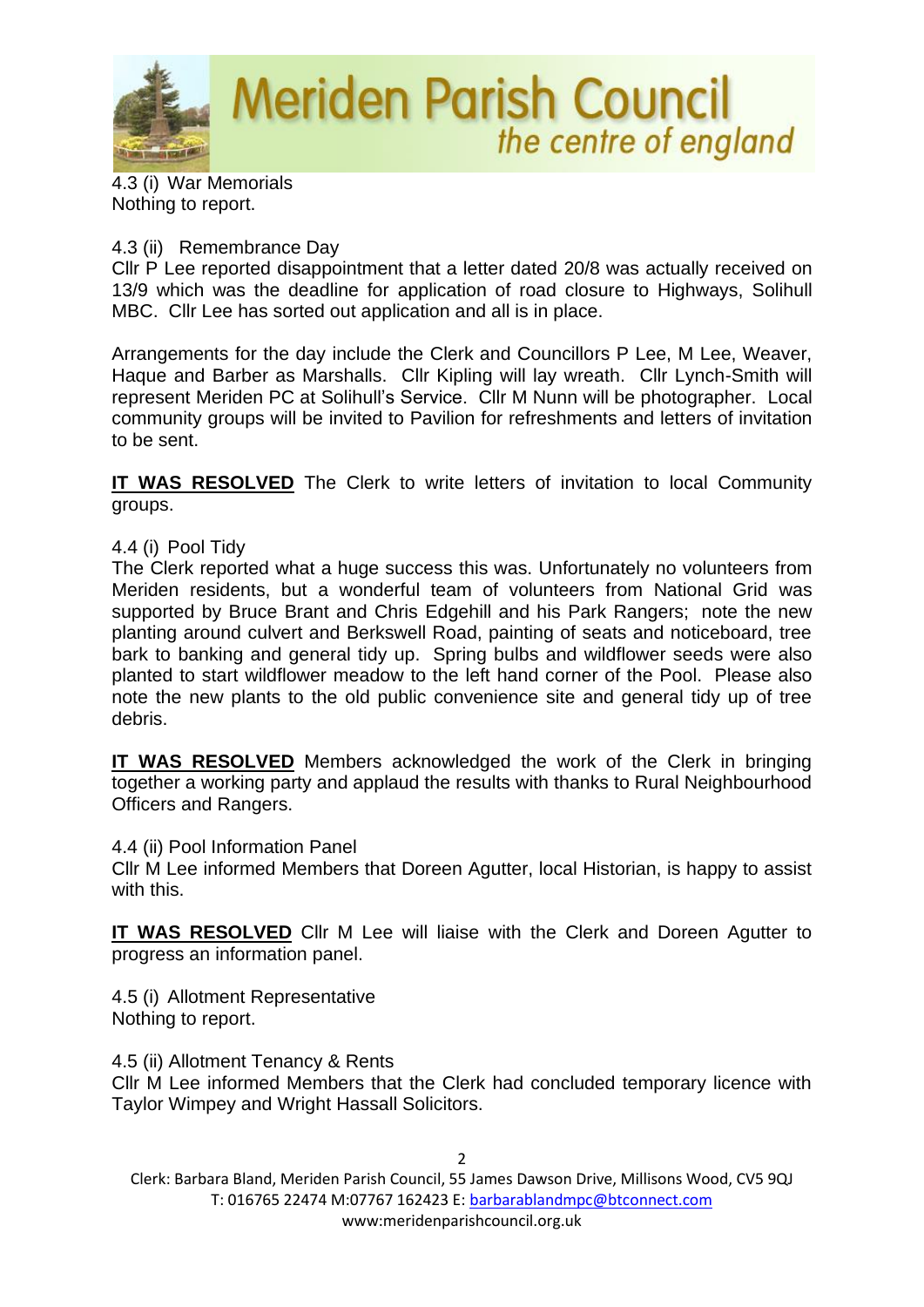

The Clerk stated a review of the current tenancy agreement and updating terms of tenancy and revision of rent to cover cost of the temporary tenancy licence for period 1<sup>st</sup> Occtober 2013 to 30<sup>th</sup> September 2015; a meeting with Alan Gabbitas, Chair of Allotment Association, has been requested.

**IT WAS RESOVLED** The Clerk to undertake a review of existing tenancy agreement and research Borough and other Parish Council allotment rents and implement an increase for 2 year term 2013-2015. The Clerk will also set up meeting for allotment holders with Alan Gabbitas.

#### 4.6 Footpaths/Forum

Cllr Lynch-Smith informed Members that she has started walking the footpaths and informed Members that she had recently tried walking footpath M237 between Queen's Head via Church Lane to Back Lane. There were a number of obstacles not least narrow gateways, no signage, farm entrances with no entry, beware of bull signage, no way through Church Lane to follow M237 footpath to its final destination. Cllr Lynch-Smith stated that she was recording and dating on OS map and commenting and photographing issues so this may be passed to footpaths officer. Cllr Kipling stated there should be a map with all footpaths recorded. Cllr P Lee asked if more signage was required with footpath numbers. Cllr Lynch-Smith stated that she will continue with her research and noted that footpath no. M267 appears not used but another path runs diagonally across a field coming out at Walsh Lane. Cllr Lynch-Smith continues her work with Mr Kearney, Solihull MBC footpaths officer regarding OS mapping and updates.

**IT WAS RESOLVED** Members acknowledged the excellent work carried out to date and agreed this will contribute to "Meriden Dog Walker's Guide". The Clerk is to order the current OS footpaths map.

# 4.7 Quarries Liaison Group

Cllr Weaver reported she attended the Quarry Liaison group meeting on 16<sup>th</sup> September together with the Clerk and Lynn Parker, resident representative. Operators are working with the Parish Council to reduce quarry traffic using the village and issuing 3 day bans. New signage is in place and Highways wish Operators to monitor and record drivers caught using Hampton Lane. A few residents are supporting the Clerk with recording registration numbers and emailing to operators. Operators also have letters and maps which are provided to hauliers confirming designated route.

**IT WAS RESOLVED** The Clerk to continue working with Operators and Residents to reduce quarry traffic through the village.

4.8 Solihull Area Committee – Cllr Weaver & Cllr M Lee. Nothing to report and the next meeting will be 24<sup>th</sup> October 2013.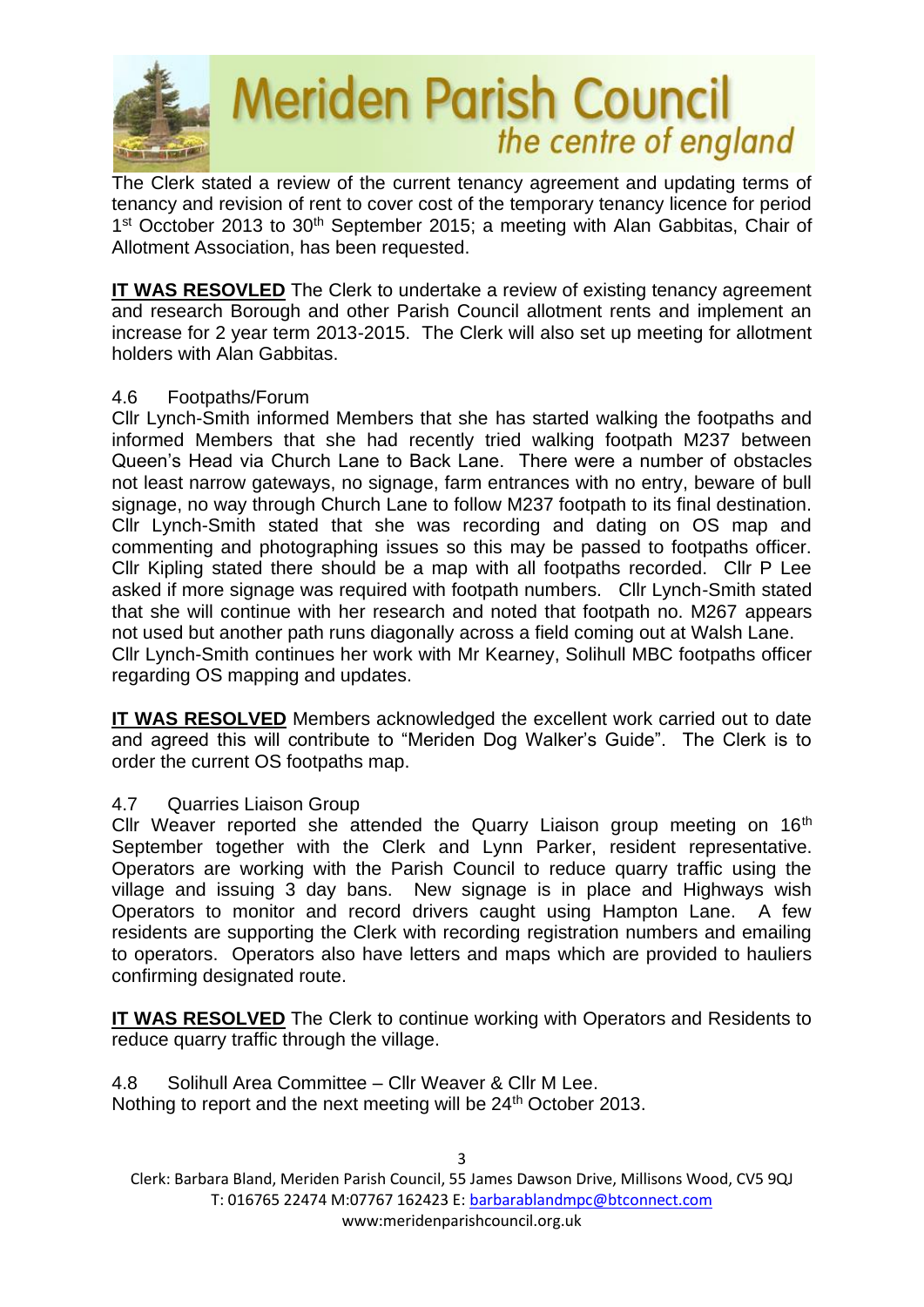

4.9 Tree Wardens Nothing to report.

### 4.10 Community Surgeries

The Clerk referred Members to Clerk's Actions with reference to Community surgery held on 9<sup>th</sup> September 2013, with Bruce Brant, Neighbourhood Co-ordinator. Resident issues included Taylor Wimpey; hedge removal on Leys Lane; collapsed drains and new table top Maxstoke Lane; re-surfacing of Maxstoke Lane; re-siting of Meriden Gate lamp-post; parking with designated bays including disabled vehicle; crumbling wall in walkway between shops and Arden/Alspath; parent/carer parking at Meriden School (ignoring yellow lines and blocking drives, specifically Highfield residents); traffic survey; Fillongley Road crossing; hedges/verges/litter; neighbour difficulties with agricultural equipment storage and footpath obstructions.

**IT WAS RESOLVED** All above actioned with relevant SMBC officers and work in progress. The Clerk to monitor issues and liaise with relevant SMBC officers for conclusion.

# 4.11 Community Speed Watch

Cllr Weaver stated she had been in contact with WM Police regarding further training and emailed dates to Cllrs Lynch-Smith and Barber. Cllr Weaver confirmed the use of photographic evidence for the police to action as long as it did not put Councillors at risk. A letter can then be sent from the police advising they had been speeding and adhere to speed limit when travelling through the village. Cllr Barber stated that he had "tested" flashing speed signs and they are on time sensors and continue flashing 35 yards after sign is triggered, therefore there is no proving that motorists are speeding at this point.

**IT WAS RESOLVED** The Clerk to contact to follow up at next Beat Surgery with PCSOs. Cllr Barber to attend next training session at Shirley Police Station.

# 4.12 HS2

Cllr Lynch Smith reported on the recent working party meeting on 5<sup>th</sup> September 2013 and reported on (i) the possible move of line further to the east around Chelmsley Wood; (ii) reduction to local impact and Solihull MBC are requested to carry out their own survey; (iii) Balsall Common tunnel is not intended in new route and is considered no advantage to Solihull MBC; (iv) visual and hydrogeological impact and rise of viaduct at Patricks Farm; (v) 10,000 new jobs are reported; (vi) recognise that HS2 development will impact on M42 corridor and therefore carriageway upgrade and widening scheme will be undertaken; (vi) complimentary, employment, accessibility, integration are all considered HS2 benefits to the region and local areas affected. For ease of reference please refer to web link below to access minutes:-

<http://www.solihull.gov.uk/akssolihull/users/public/admin/kab12.pl?cmte=HS2&meet=13&arc=71>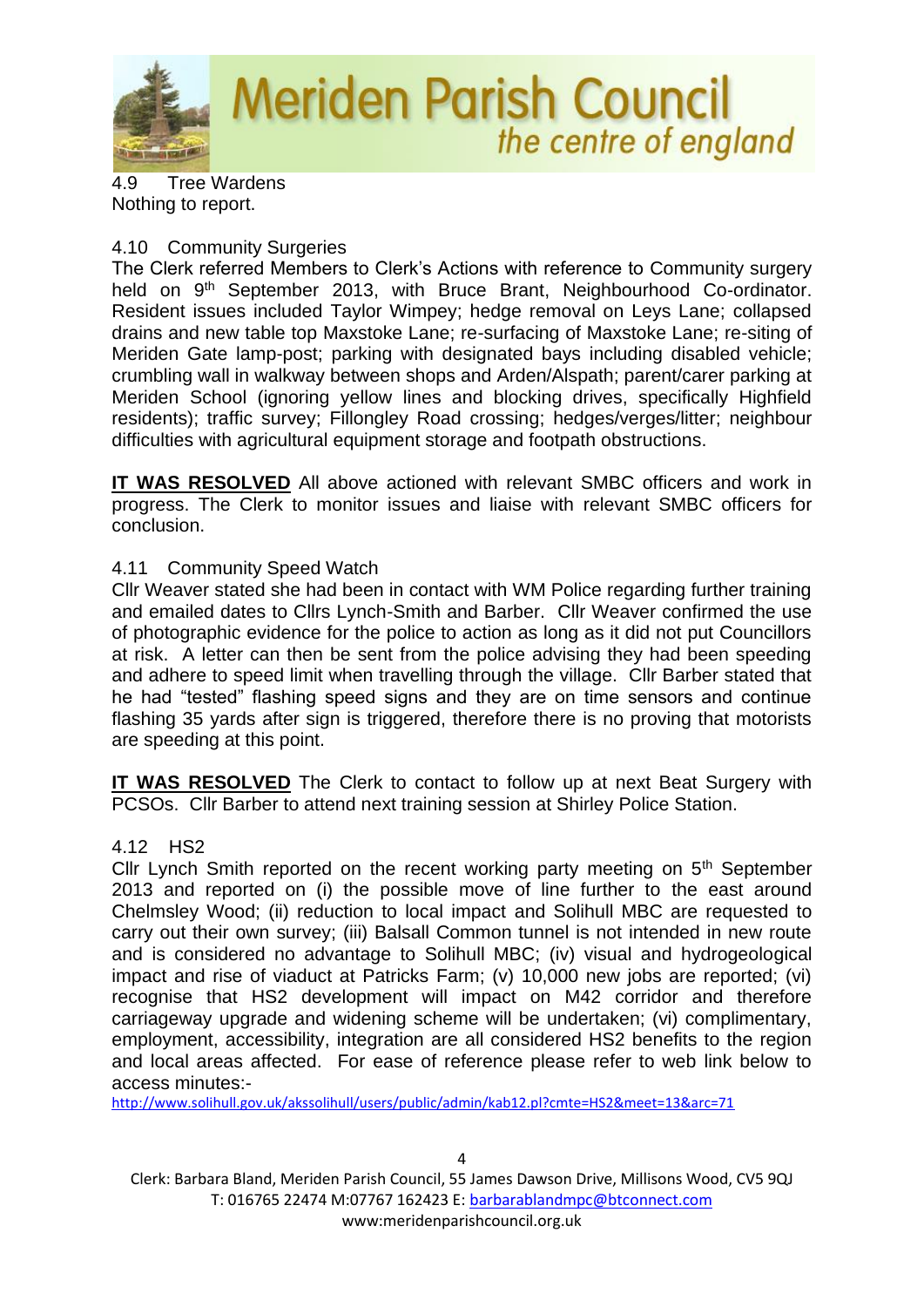

**IT WAS RESOLVED** Members acknowledged Cllr Lynch-Smith's diligence and representation on the working party.

# **5. Oil Painting**

Members considered an appropriate venue for the painting to hang; together with wishes to photograph and catalogue the Kittermaster Collection currently residing with Doreen Agutter, local Historian. Possibilities to be followed up by Cllr M Lee are on loan to Birmingham Library, Birmingham Museum and Art Gallery, Manor Hotel, St Laurence Church. Cllr Lee to explore transfer of ownership to Parish Council and work with Doreen Agutter to draw down some Heritage funding.

**IT WAS RESOLVED** Cllr Lee to explore options with Doreen Agutter.

# **6. District and County Councillors' Reports**

Nothing to report.

## **7. Correspondence & Communication** for information share only

The Clerk acknowledged circulation of documents between meetings and presented to Members the following:-

- (i) Acknowledgement from Meriden Charities of invoice to be reimbursed at next meeting of Trustees.
- (ii) Funding application from Castele Consultancy Limited for Table Tennis initiative supported by Solihull Sports Active.
- (iii) Rural Neighbourhood Newsletter.
- (iv) Localised Council Tax support 2014/15 from Solihull MBC.

# **8. Clerk's Report on Urgent Decisions since last meeting**

The Clerk circulated to Members actions since last meeting and invited questions. There were no questions and Members expressed their thanks and acknowledged content.

Cllr M Lee advised Members of the Clerk's meeting with Mr N Barlow, Packington Estate Manager, exploring options of suitable land for football/cricket pitches extending Meriden Sports Park to accommodate local demand. The Clerk explained two options (i) the field immediately behind Sports Park accessible from Millennium Way, and (ii) a field currently being restored mid-way along HamptonLane. Both options will be shown to captains of football and cricket teams to ensure fit for purpose to meet league criteria for match play.

**IT WAS RESOLVED** The Clerk will meet Members on Saturday 5<sup>th</sup> October and show the options to take forward with Packington Estate and the financial consequences for Parish Council.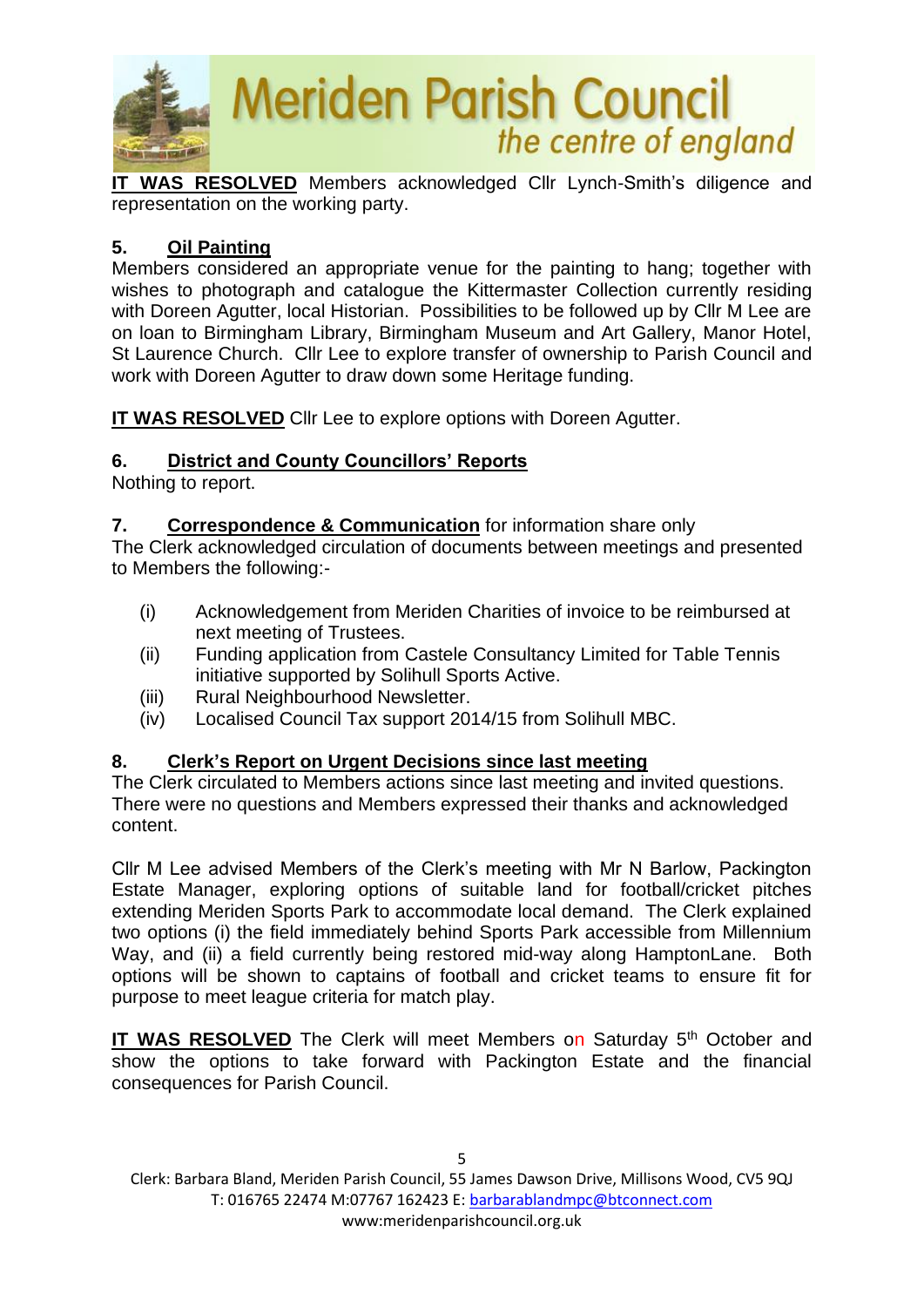

# **9. Meriden Village Matters**

Members noted the resurfacing programme issued by SMBC Highways for resurfacing works to commence on  $26<sup>th</sup>$  and  $27<sup>th</sup>$  September for Hampton Lane roundabout to Archery Road and Fillongley Road to Maxstoke Close.

Cllr Lynch-Smith asked if there had been any response to advertisement for a volunteer to transport and set up the rural cinema, to which the Clerk reported no response. Cllr Lynch-Smith asked if a letter had been sent to Rotary to explore their assistance. The Clerk responded no and will action accordingly.

**IT WAS RESOLVED** The Clerk to write to Rotary Club.

## 9.1(i) Library Update

Cllr M Lee reported no update from Tracey Cox, Head of Library Services. Cllr Lee stated that she will obtain quotes for first floor strengthening and restoration based on Property Services specification which she will request.

**IT WAS RESOLVED** Cllr Lee will pursue Property Services for specification and request quotations for comparison.

## 9.1 (ii) Historic Panels

 Cllr M Lee stated that Doreen Agutter is keen to help with putting together a historical and pictorial panel of Meriden's history and heritage. The Spar Shop has agreed for this to be sited on the wall of their premises facing the Library entrance.

**IT WAS RESOLVED** Cllr Lee will pursue this matter with all parties.

# 9.2 (i) Bins

The Clerk reported the bins are emptied 3 times a week, Monday, Wednesday and Friday. Wendy Henry, SMBC have assessed the amount of litter and feel the amount of bins is more than adequate. SMBC however agree that the bin outside the post office could be replaced with a larger free standing bin and have placed an order and arrange for installation on arrival from our supplier. The bin opposite Showell Lane has been stolen, and as it is quite secluded SMBC are reluctant to replace but will continue to monitor the litter and reconsider their position.

#### 9.2 (ii) Footpaths

The footway from Arden Close to Main Road should be cleansed weekly and Wendy Henry, SMBC have instructed the contractor to ensure this is happening and to carry out a weed spray.

Wendy Henry has also assessed the issues with the footpaths along Hampton Lane (Meriden Mile) and Birmingham Road, Millisons Wood, the verges along here are cut by flail four times a year and are due again in September, these are rural footpaths and are edged up every three years and we are informed they were edged up last winter. SMBC do not carry out any maintenance on the hedges.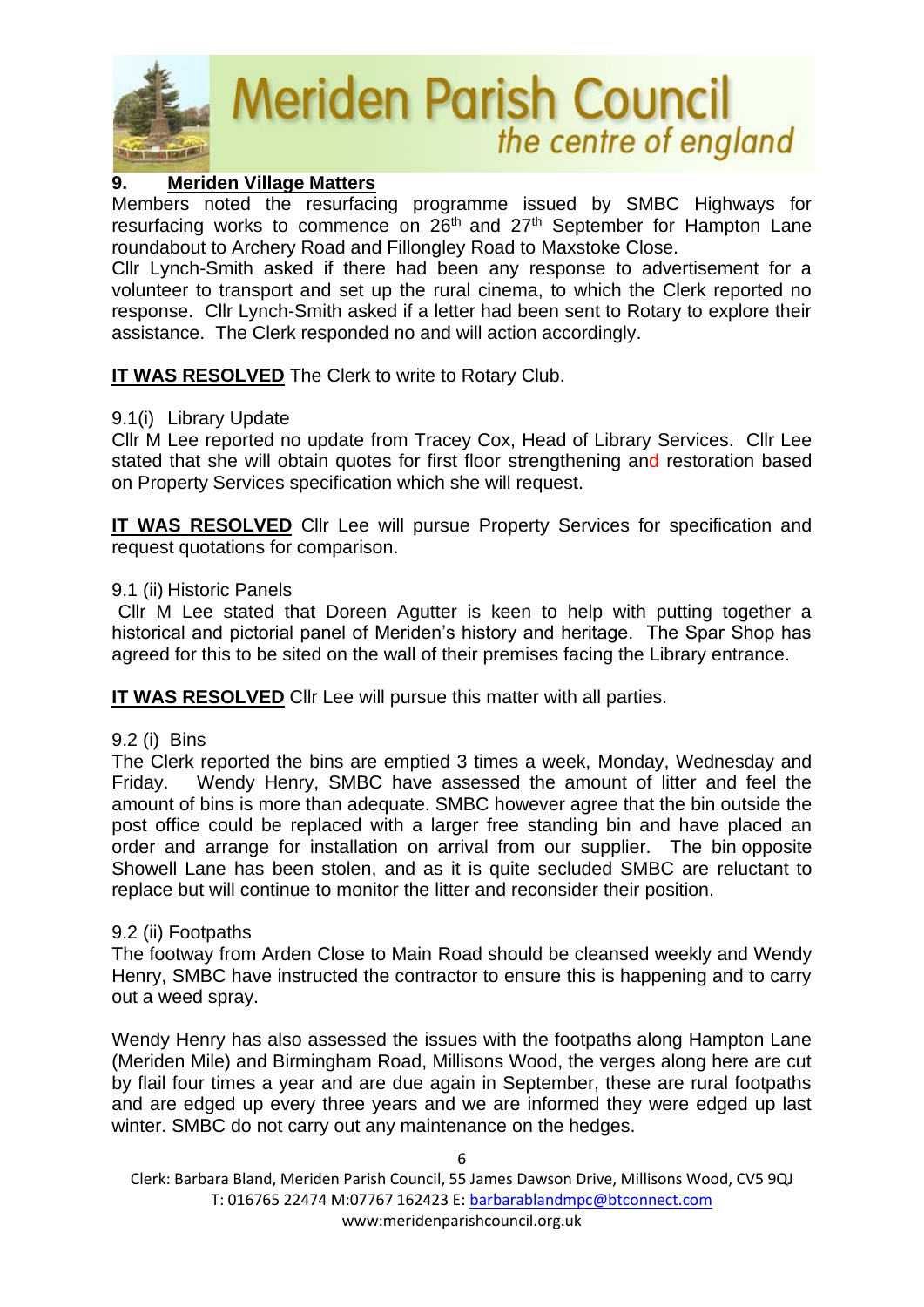

Bruce Brant suggests the Clerk adopt SMBC's "Love Where You Live" initiative which he will discuss at next Community Surgery.

#### 9.2 (iii) Main Road

The Clerk reported the following from Mr D Chohan, SMBC Highways Officer. "Following a previous similar enquiry, I met a local resident on site on Wednesday, 28 August 2013. Hatched carriageway markings, within coloured red surfacing, are present between the westbound carriageway and the adjacent cycle lane in this direction on Main Road to try and provide better segregation between the two different types of road user. It was suggested that the hatching would be more appropriate along the centre line of the carriageway to provide better differentiation between the two opposing directions of traffic. A review of the coloured surfacing, which would include consideration of its removal or alteration, is likely to be considered in conjunction with a resurfacing scheme. However, at present the carriageway surface of Main Road is in a very good condition so it was not likely to be resurfaced for a considerable period of time."

Cllr Weaver suggested a meeting with householders to address issues with representation from SMBC Highways.

**IT WAS RESOLVED** The Clerk will continue communication with Mr Chohan and Mr Bradford and request public meeting for residents' attendance.

#### 9.2 (iv) Hampton Lane

Highways are contacting Packington Estate and Lafarge Tarmac for their autumn schedule of maintenance together with Lafarge Tarmac to cut back hedges and trees.

#### 9.2 (v) Service Road & Green

The Clerk shared information received from Ed Bradford, Highways Officer as follows:-

"SMBC are now in a position to progress this scheme as part of our 2013/14 Traffic Regulation Order works programme and as such we have drawn up Plan No. 7798 to show our initial thoughts. As the plan shows, we are considering maintaining the existing 1 hour limit on the parking bays outside of the shops. However, in order to address the concerns that have been raised, we are considering introducing a 3 hour limit in the parking area indicated on Main Road, effective Monday to Friday between the hours of 8am and 6pm.

It is our view that this would increase the opportunities available for those wishing to use the nearby shops and address the initial concerns that were raised with us. At the same time, we are also considering amending the existing single yellow line restriction on The Green to become double yellow lines.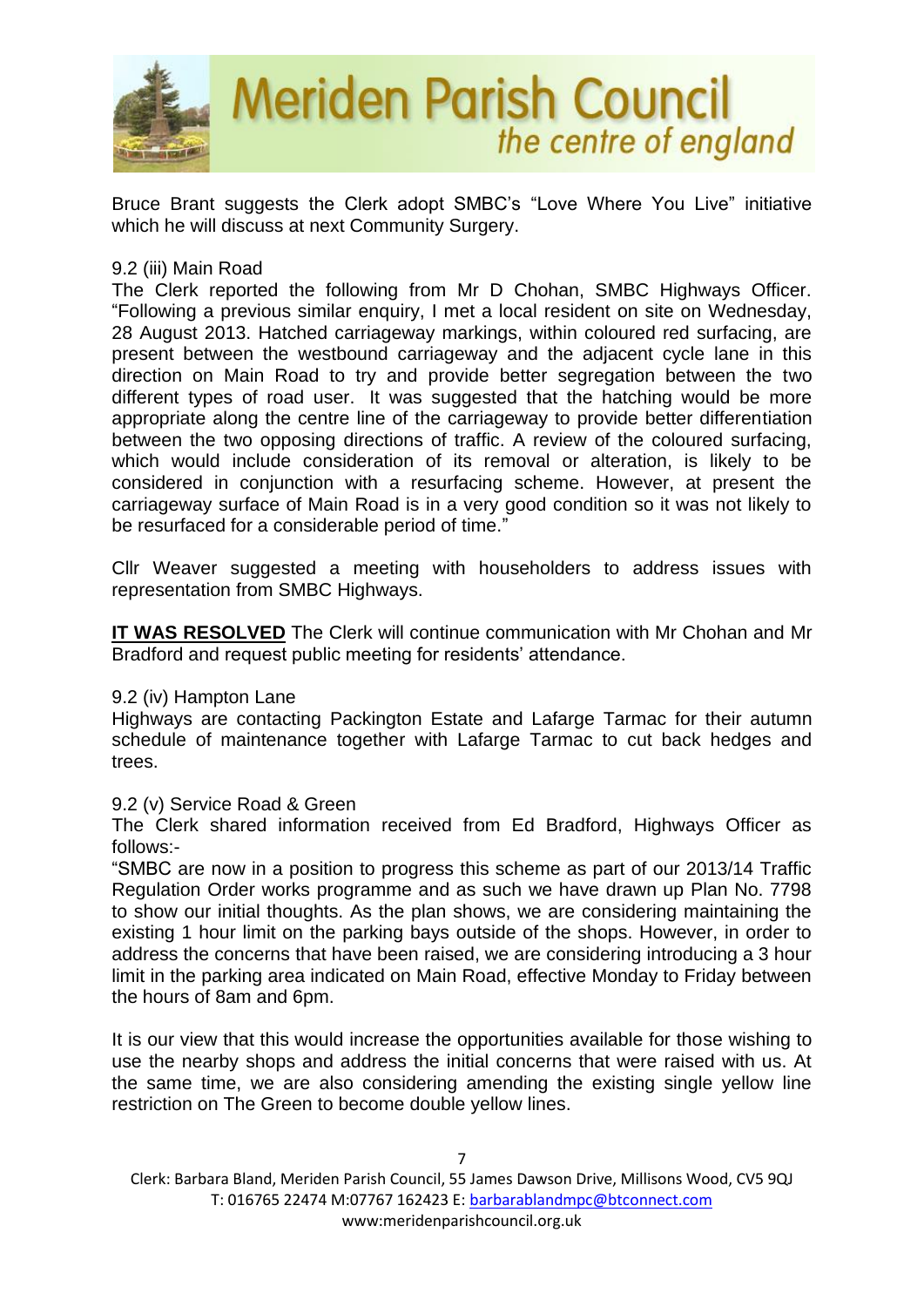

Given the width of the carriageway, it is our view that it is not appropriate for vehicles to park on this side of the road at any time, not just between the hours of 9am and 6pm."

**IT WAS RESOLVED** Members requested the Clerk to arrange for a public meeting so plans may be shared and residents consulted with. The scheme received negative comments and not supported.

9.3(i) Village Commemoration for WW1

Cllr Lee is working on project tracing the names of those commemorated on the Memorial which is proving time consuming. A request was made for help and a suggestion to place an advertisement in the Meriden Mag for a genealogist(s) to come forward as this needs professionally researching, with a view to forming a working party and the eventual publishing of a history book and funding being secured from Lottery Heritage.

**IT WAS RESOLVED** Cllr Lee will continue leading on this item.

At the last meeting Cllr P Lee suggested a Commemorative legacy and outlined twinning with a Belgian Village surrounding WW1 battlefields. Unfortunately current workload is not going to allow for further research. Cllr Weaver volunteered to explore options of twinning.

**IT WAS RESOLVED** Cllr R Weaver will explore options for Meriden to twin with a Belgian village and report back at next meeting.

9.3 (ii) Community Group Letters

The Clerk confirmed that letters had been written and approved by Cllrs P Lee and Lynch-Smith and sent to some of the Community groups on the list she is working down.

**IT WAS RESOLVED** The Clerk will circulate letters to Community groups.

9.4 Fillongley Road Survey

There was nothing to report.

**IT WAS RESOLVED** Members requested the Clerk follow up with Highways and advise SMBC actions at next meeting.

9.5 Meriden Roundabout Oak Tree & Memorial Stone

Cllr M Lee advised Members that communication with the Hunt family results in two options for consideration.

(i)The stone is set extremely solidly into the ground so would be difficult to excavate and move. The original inscription was engraved and then painted.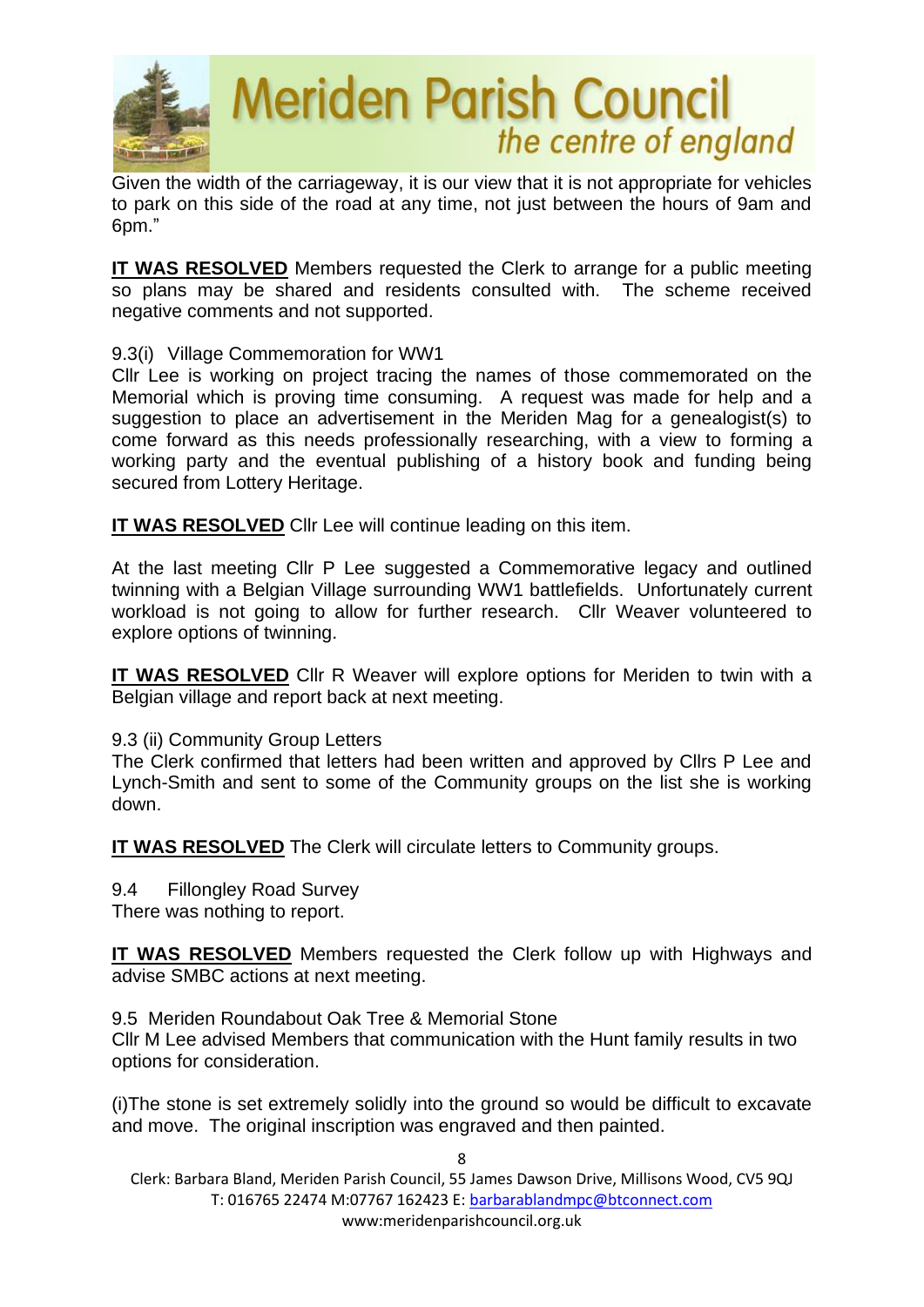

The paint has long gone and the engraving is so badly worn that it cannot be re-cut. For a proper restoration the stone would need to be removed and have the surface milled smooth, the inscription re-cut and repainted from scratch, then returned to the site and securely set back into the ground. The stone is of such soft material that this restoration would only have a limited lifetime and in another 10 or 20 years the whole thing would need doing again. In principle this is possible because the stone is extraordinarily thick, but obviously the process cannot be repeated forever due to financial burden to the Hunt family.

(ii) The alternative is to leave the stone in situ and construct granite "veneer" that would be bonded (by dowels and a resin "glue") to the front of it as a new facing. The granite would be cut to exactly the right shape and size; the wording would look exactly as shown in the original photo, essentially lasting forever. The only downside would be that granite comes in a limited range of colours, so the facing would be more grey than brown. Although Mr Hill did not say this, I am guessing it might look more like a tombstone than a milestone, although choosing a suitable font might mitigate this. This is the cheaper option. It also carries less risk because there is no fear of damage to the original stone during excavation or transit.

Members agreed they support the Hunt family in arranging option (ii) and record their gratitude to the family for their financial support for this work to be undertaken.

**IT WAS RESOLVED** Members approved the Hunt family to arrange and pay for restorative works in accordance with option (ii) above, to this Memorial and record the gratitude of Meriden Parish Council and the local community.

#### 9.6 Neighbourhood Plan

Cllr Weaver informed Members she and the Clerk had taken the first steps towards looking at funding and training for Neighbourhood Planning. Cllr Kipling asked if this was a Parish Council requirement. Cllr Weaver replied that this is the next stage of the Parish Plan and Visual Design Statement shaping the future development of the Village and its environs. Cllr Weaver further stated that free training is available from Kirkwells and requested Members comments to drive this forward. Members considered and agreed Cllr Weaver and the Clerk to follow up.

**IT WAS RESOLVED** Members approved Kirkwells Training and letter of invitation to local residents in the Meriden Mag to attend. The Clerk will make all necessary arrangements for the New Year and complete funding application for financial support to host stakeholder events.

#### 9.7 Santa Fun Run

The Clerk informed Members that the Santa Fun Run will take place on Saturday 8<sup>th</sup> December 2013. Arrangements are based on last year and the Clerk will be liaising with Tony Hill and John Baker, Rotary organisers.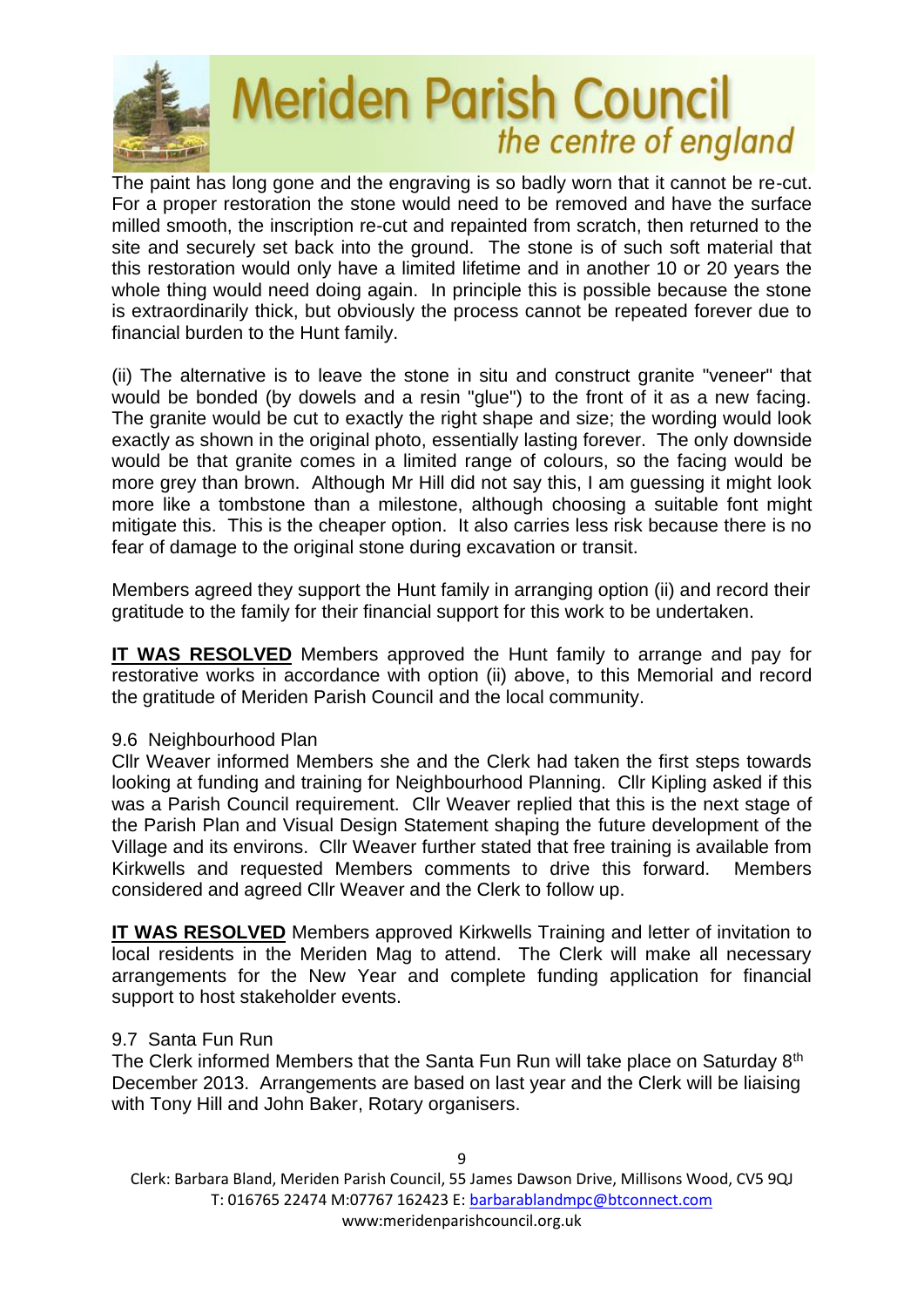

**IT WAS AGREED** Members agreed that the Parish Council will support this event and offer the Pavilion, Sports Park and themselves as Volunteers/Marshalls.

## **10. Leys Lane**

10.1 Taylor Wimpey Development Update

Cllr M Lee advised nothing to report. The Clerk confirmed transfer of responsibility for STWA water supply for allotments had been accepted by Taylor Wimpey from 18<sup>th</sup> July 2013 and full reimbursement of charges have been received for period 1<sup>st</sup> September 2012 to  $17<sup>th</sup>$  July 2013.

**IT WAS RESOLVED** Members approved Clerk's actions.

# **11. Meriden Sports Park**

Cllr M Lee informed Members that Spartans Cricket Club wish to have the Sports Park as their home ground for season 2014 for matches played on Saturdays and Sundays and 20/20 matches played on Tuesdays giving 30 matches in total at a cost of £1650 p.a. with a minimum of 50% paid if rain stops play as the Sports Park needs a minimum season fee to cover pitch maintenance. Cllr Lee further stated that Solihull Municipal are on a season's notice and will need to find another home ground for 2015.

**IT WAS RESOLVED** Members approved Spartans Cricket Club and fee income.

# 11.1 Meriden Sports Park Management Company

Cllr R Weaver advised Members that she and the Clerk had met with Mark Lewis and Helen Samuels, Wright Hassall, to conclude Companies House Registration in light of the lack of help by SMBC Legal Affairs team. Cllr Weaver explained that Cllr M Lee is required to sign on behalf of Meriden Parish Council which will afford weighted voting; and the Company set up required another Director to be nominated. Cllr Weaver proposed Cllr J Barber as the fourth Director due to his football links and groundwork undertaken and Cllr P Lee seconded the proposal.

Cllr Weaver confirmed:-

- Subscribers Meriden Parish Council, Cllr R Weaver, Cllr P Lee, Mr M Askey.
- Directors Cllr R Weaver, Cllr P Lee, Mr M Askey and Cllr J Barber.
- Company Secretary Mrs B Bland

**IT WAS RESOLVED** Members approved (i) Cllr Weaver and the Clerk to continue the registration process to its conclusion; (ii) Cllr J Barber be appointed Sports Park Director (iii) Mrs B Bland – Company Secretary.

#### 11.2 Patrol Alarms CCTV

Cllr P Lee informed Members that he was in receipt of a proposal for modifications to existing system. Cllr Kipling asked why after two years was there a need to update and modify CCTV.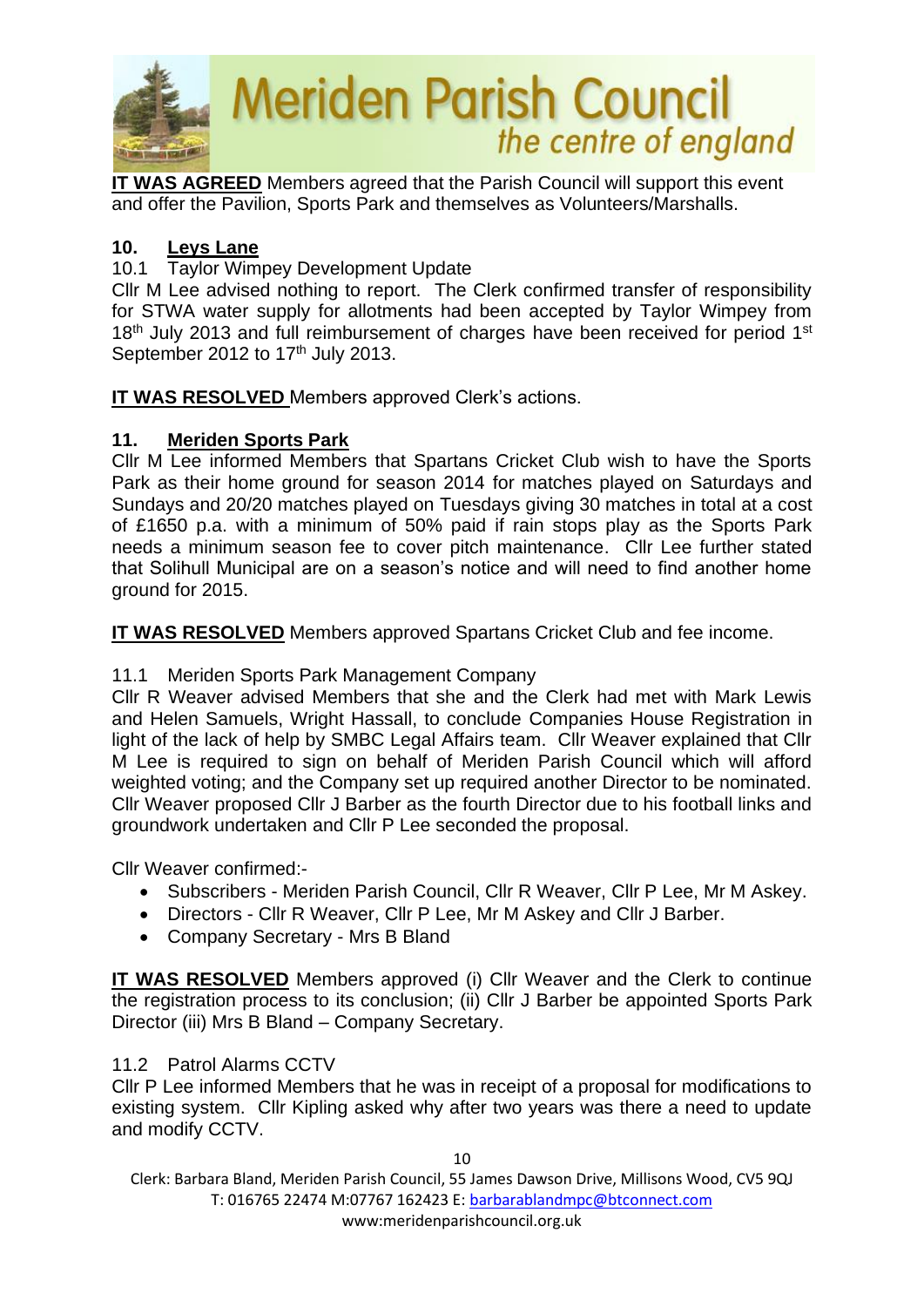

Cllr Lee replied that the current system is not fit for purpose; however prior to any modifications being undertaken, a copy of the original specification is requested together with the breakdown of cost of installation. This item is deferred to next meeting.

**IT WAS RESOLVED** Members requested the Clerk contact John Shaw, DTZ, and obtain specification of installation and equipment for next meeting.

# 11.3 Rateable Value Assessment of Sports Park

The Clerk informed Members that David Waterson had requested Members acceptance of rates for period 1<sup>st</sup> April 2013 to 31<sup>st</sup> March 2014; and confirmed SMBC has waived original rates bill for period  $1<sup>st</sup>$  August 2011 – 31<sup>st</sup> March 2012 and 1<sup>st</sup> April 2012 – 31 March 2013. The Clerk further confirmed that an application has been made for small business relief. Cllr Weaver asked if there was a further reduction with charitable status and why were we paying rates?

**IT WAS RESOLVED** The Clerk will contact SMBC's income and awards to clarify position and chase up valuation office for small business relief outcome.

## **12. Parish Council Newsletter** Editorial Committee

It was agreed that the Editorial Committee will meet on Saturday 5<sup>th</sup> October 2013 at Pavilion. Cllr Haque stated her commitment to assisting with the newsletter.

#### **13. Planning Matters**

#### 13.1 Neighbourhood Planning Applications

Members acknowledged receipt of the following planning applications for their consideration circulated by the Clerk between meetings. Applications awaiting outcome are 2013/1541, 2013/1471, 2013/1085, 2013/1368, 2013/1135.

The Clerk informed Members that a further planning application had been submitted by Budget Skips, Fordson Farm, application no. 2013/1498 re. formation of access driveway from lane to yard area and erection of raised helve five bar field gates and 1m high flanking brick walls to road frontage. Cllr Kipling asked if the Clerk had received status of previous application, which was negative. Members agreed that their previous opposition remains unchanged and should be recorded accordingly.

**IT WAS RESOLVED** Members approved Clerk's actions.

#### 13.2 Jephson Housing Association

Cllr Weaver reported that she and the Clerk had met with Jo Welch, Jephson Housing, Rachel Batts and Mark Colyer from Solihull MBC, for them to explore options for future development of land owned by Jephson.

Cllr Weaver, on behalf of the Parish Council reiterated there would be no support of another housing development and summarised the following actions;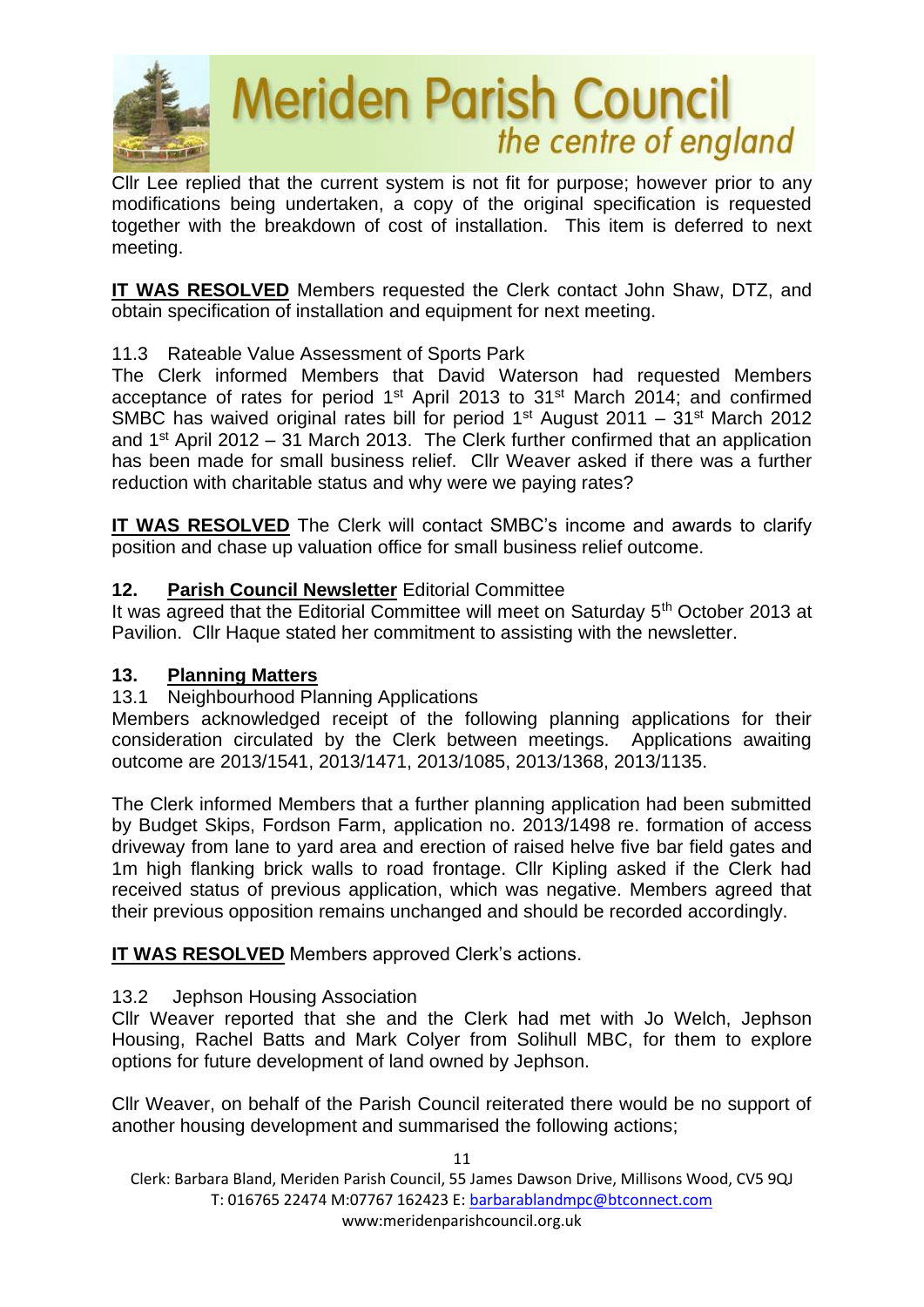

(i) Jephson is to reflect on outcome of meeting and put together an outline plan of potential number of single storey dwellings or 2 storey apartments ground floor being adapted for disabled residents, access route from Birmingham Road and landscaping of grounds for community use under an enabling scheme to enhance housing opportunities for plus 55s linked to The Firs; and

(ii) Solihull MBC will investigate caravan and garage land ownership on Birmingham Road and confirm current planning consent and any expiry or re-submission; and (iii) Meriden Parish Council stated identification of need for senior housing within the Parish Plan and Visual Design Statement; however it was reaffirmed that the Parish Council would not support any development unless it met local and community need. Cllr Weaver reiterated that any future development on this land would fall under the Rural Exceptions Policy

**IT WAS RESOLVED** Cllr Weaver will lead on this issue and keep Members informed. Members recorded their unanimous opposition to any future development.

13.3 Eaves Green Lane Public Enquiry Nothing to report.

**IT WAS RESOLVED** Cllr M Lee would continue monitoring the situation and liaising with relevant Officers.

# **14. Finance**

14.1 Receive and approve September payments. Cllr Kipling proposed approval of payments seconded by Cllr P Lee.

**IT WAS RESOLVED** Members approved September payments.

14.2 Chair's Allowance

Members considered and approved payment.

**IT WAS RESOLVED** Members approved payment of Chair's allowance.

14.3 SLCC Membership Subscription

Members considered an approved renewal of SLCC membership.

**IT WAS RESOLVED** Members approved renewal of subscription.

#### **15. Councillor's reports and items for future agenda**

Each Councillor is requested to use this opportunity to report minor matters of information not included elsewhere on the agenda and to raise items for future agendas. Councillors are respectively reminded that this is not an opportunity for debate or decision making.

There were no Member requests for items to be included for October's agenda.

Clerk: Barbara Bland, Meriden Parish Council, 55 James Dawson Drive, Millisons Wood, CV5 9QJ T: 016765 22474 M:07767 162423 E[: barbarablandmpc@btconnect.com](mailto:barbarablandmpc@btconnect.com) www:meridenparishcouncil.org.uk

12